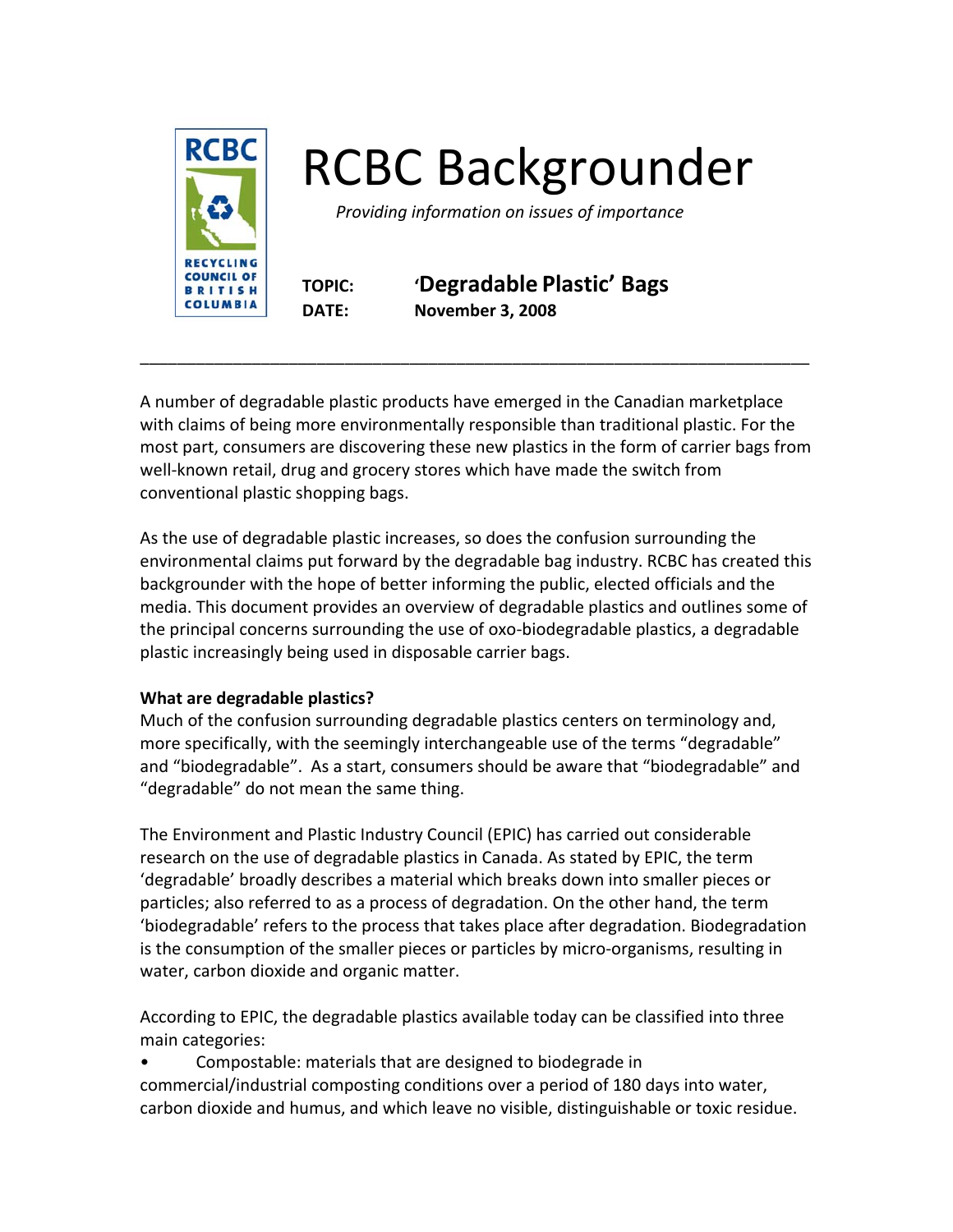• Oxo‐biodegradable: materials that use a chemical additive to start the degradation process, with the remnants biodegrading over time. These bags oxidize and become brittle in the environment and degrade under the influence of ultraviolet light and heat.

• Water-soluble: materials that degrade in water, usually within a specific temperature range, and then biodegrade through the action of micro‐organisms in the sewage treatment system.

For the most part, the degradable carrier bags that have been introduced in B.C. fall into the category of oxo‐biodegradable bags. These bags look, feel, and act like a con‐ ventional plastic bag since they are similarly composed of petroleum‐based plastics such as polyethylene. The difference lies in the chemical additive included in oxo‐ biodegradable bags which speeds up degradation of the plastic once it comes into contact with oxygen.

A common brand found on these bags is EPI, which claims to be, "the proponent and leader of oxo‐biodegradable plastic additive technology" and is the creator of Totally Degradable Plastic Additives technology. Beyond an EPI logo, oxo‐biodegradable bags tend to be identifiable by the *claim* of "100% degradable" printed on the bottom of the bag.

## **Issues of Concern:**

# Questionable Environmental Claims –

 In the past few years, a number of concerns questioning the environmental claims and implications of oxo-biodegradable bags have been voiced. In terms of performance, it has been questioned how long these bags take to biodegrade and if it is possible for the bags to biodegrade in landfill conditions given the lack of aerobic bacteria. More importantly, concerns regarding if toxins remain in the environment after the product has appeared to breakdown continue to arise.

As EPIC has highlighted in relation to degradable bags, the Canadian Standards Association and Competition Bureau recently released a new set of guidelines to prevent businesses from misleading consumers about the green benefits of their products. The new rules require environmental claims to be clear, specific, verified and substantiated with erroneous or broad statements considered unacceptable. Terra Choice, the Canadian environmental marketing agency responsible for Canada's EcoLogo program, has taken the issue a step further by publishing a document entitled the *Six Sins of Greenwashing*, which some critics may find of relevance to this issue.

## Lack of Third‐Party Verification –

One way to address and overcome questionable environmental claims is through the development of a certification program that presents third‐party verification of a product meeting specified standards. A variety of such certification programs exist for